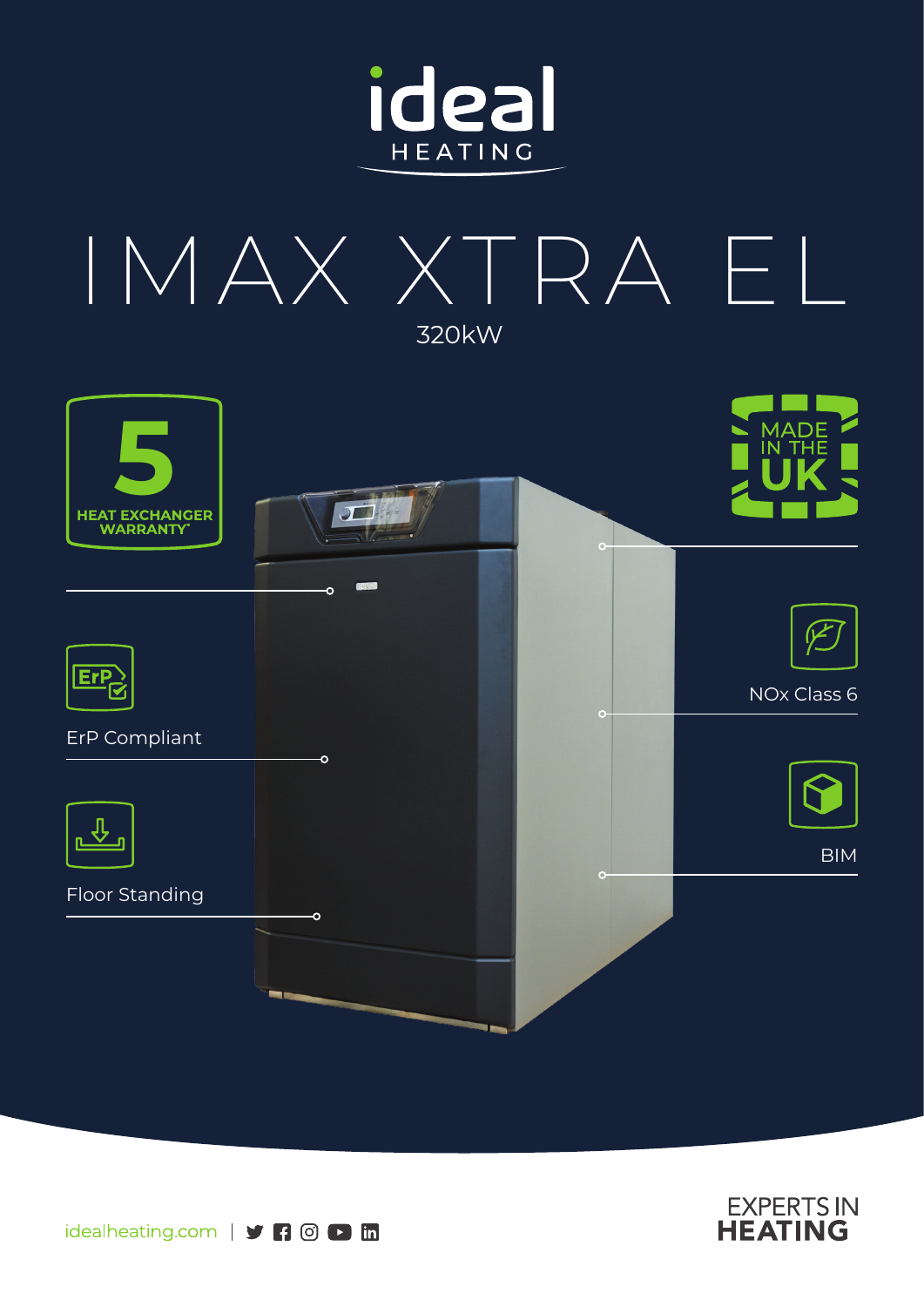# Features & Specification

The Imax Xtra EL range of condensing boilers is available in 10 models with outputs from 320 to 1240kW. Suitable for floor standing applications in either single or multiple installations.

- Simple control interface with large backlit display
- Volt free contacts
- 0-10V BMS operation standard
- Robust aluminium silicon alloy heat exchanger
- Suitable for single or multiple installations
- Up to 109.8% part load at 30% output
- NOx <40mg/kWh
- Natural Gas
- ErP compliant



### DIMENSIONS & CLEARANCES

The following minimum clearances must be maintained for operation and servicing:





BOILER ASSEMBLY EXPLODED VIEW **(620kW MODEL SHOWN)**

### **KEY**

- **1.** Control module
- **2.** External condensate trap
- **3.** Water pressure switch
- **4.** Fan
- **5.** Gas valve
- **6.** Whirlwind
- **7.** Gas inlet
- **8.** Heat exchanger
- **9.** Air inlet
- **10.** Burner manifold
- **11.** Air pressure switches
- **12.** Ignition / detection electrode
- **13.** Manifold Flow Return
- **14.** PCB

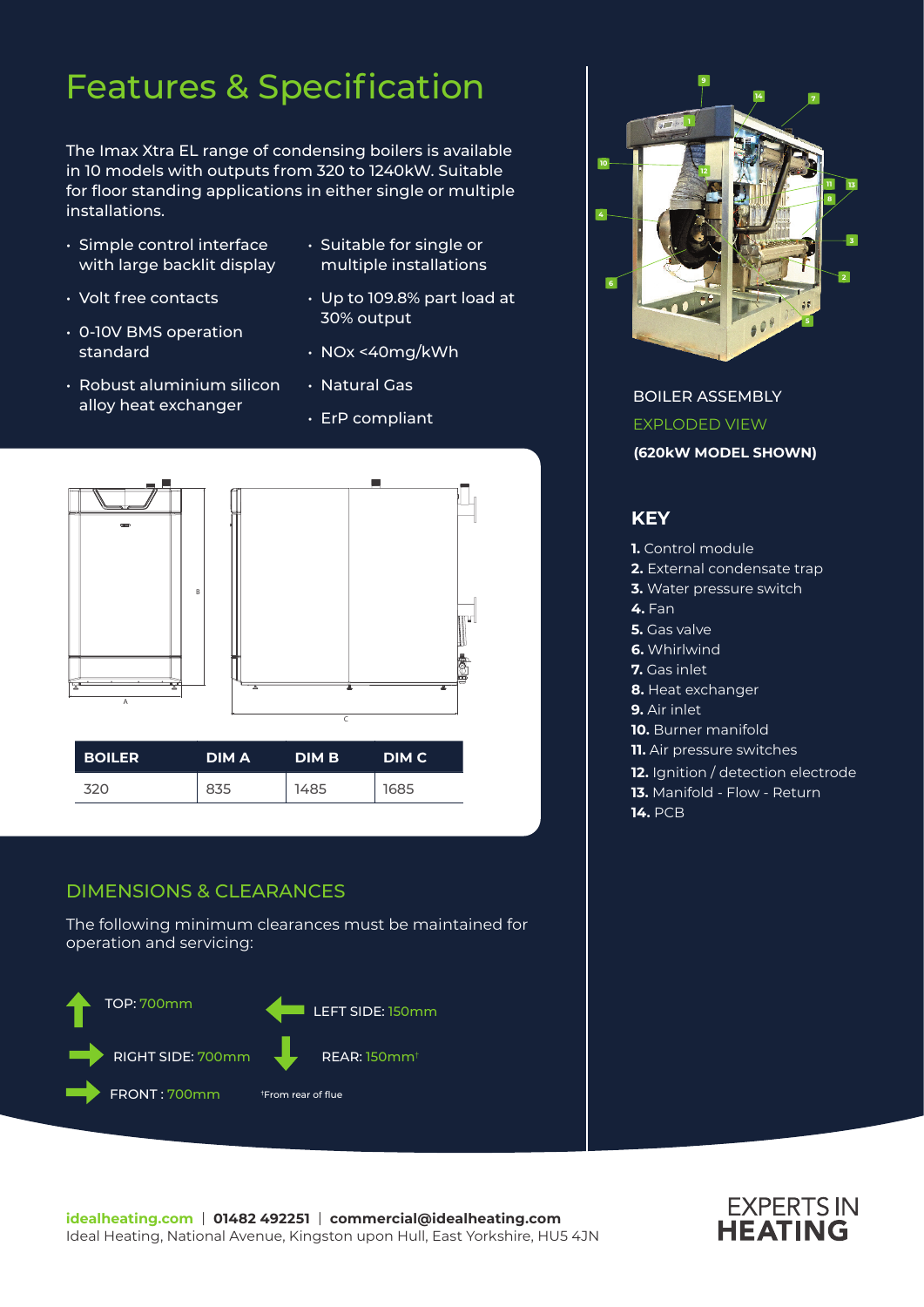## TECHNICAL SPECIFICATIONS IMAX XTRA EL 320kW

#### GENERAL

| Dry Weight                             | kq   | 417                                             |
|----------------------------------------|------|-------------------------------------------------|
| <b>Boiler Dimensions</b>               | mm   | 1485 (H)<br>$\times$ 835 (W)<br>$x$ 1685 (D)    |
| <b>Boiler Clearances</b>               | mm   | Front: 700<br>Left Side: 150<br>Right Side: 700 |
|                                        |      | Top: 700                                        |
|                                        |      | Rear:150 <sup>t</sup>                           |
| Seasonal Efficiency (Building Regs L2) | $\%$ | 96.8                                            |
| Min/Max Gas pressure (Nat Gas)         | mbar | $15 - 20$                                       |
| <b>Noise</b>                           | dBA  | 50                                              |

Fuel (Type G20) Natural Gas Fuel Consumption (Nat Gas) m<sup>3</sup>/h 32.2 Flame Protection **Internal Community** Ionisation Ignition Spark Spark Boiler Output (Mean 70°C) kW 58.9-298.4 Boiler Output (Mean 40°C) kW 66.7-323.1 Boiler Input (Gross cv) kW 338.3 Gas Inlet Size G2" NOx Class 6 (39.1)

# FLUE/AIR INLET

| Flue Size                  | mm             | 250.  |
|----------------------------|----------------|-------|
| Flue Gas Volume            | $m^3/h$        | 472.6 |
| Flue Gas Temperature 80/60 | $\circ$ $\sim$ | 50-63 |
| Max Flue Resistance        | Pa             | חחו   |

#### **ELECTRICAL**

| <b>Electrical Supply</b>   |      | 230V - 50hz 1 Ph |
|----------------------------|------|------------------|
| Current (Max No Pump)      | amp  | 2.65             |
| Power Consumption          | watt | 610              |
| Modulating Input           | V/dc | $0-10V$          |
| <b>Fuse Rating</b>         | amp  |                  |
| Controls Voltage           | V    | 24 or 240        |
| <b>Insulation Class IP</b> |      | IP20             |

#### CONTROL OPERATION

| On/Off 0-10V DC        | Yes |
|------------------------|-----|
| OpenTherm              | Yes |
| High Limit Protection  | Yes |
| Low Water Protection   | Yes |
| Volt Free Common Alarm | Yes |
| Boiler Run Indication  | Yes |

#### OPTIONAL EXTRAS

|  | <b>HYDRAULICS</b> |  |  |
|--|-------------------|--|--|
|  |                   |  |  |

BURNER PRE MIX

| Hydraulic Resistance ( $11^{\circ}$ C $\Delta$ T) | mbar          | 330             |
|---------------------------------------------------|---------------|-----------------|
| Hydraulic Resistance (20°C ∆T)                    | mbar          | 98              |
| Nominal Flow Rate (11 $^{\circ}$ C $\Delta$ T)    | 1/s           | 6.9             |
| Nominal Flow Rate (20°C $\Delta T$ )              | $\frac{1}{s}$ | 3.8             |
| Min Flow Rate (20°C AT) (MAX MOD)                 | $\frac{1}{s}$ | 0.76            |
| Min Flow Temperature                              | $^{\circ}C$   | 30              |
| Max Flow Temperature                              | $^{\circ}C$   | 90              |
| Min Working Pressure                              | bar           | ı               |
| Max Working Pressure                              | bar           | 6               |
| Max Static Head Of Water                          | metres        | 61.0            |
| Condensate Connection                             | mm            | 21.5            |
| High Limit Set Point                              | $^{\circ}C$   | 100 flow, 100   |
|                                                   |               | return 105 H/Ex |
| Flow & Return Size                                |               | G3"             |
| <b>Water Content</b>                              | litres        | 47.3            |

| Modulating Sequencer Kit, including DHW Tank Kit,<br>Plant Room Sensor Kit, 6 Zone Expansion Kit | Yes |
|--------------------------------------------------------------------------------------------------|-----|
| Programmable Room Thermostat Kits                                                                | Yes |
| Outside Sensor Kit                                                                               | Yes |
| DHW Tank Sensor Kit                                                                              | Yes |
| Safety Interlock Kit                                                                             | Yes |
| <b>BACNet Gateway Kit</b>                                                                        | Yes |
| LONWorks Gateway Kit                                                                             | Yes |
| <b>MODBus Gateway Kit</b>                                                                        | Yes |
| Remote Access Kit                                                                                | Yes |
| Pump Kits                                                                                        | Yes |
| Sealed System Services Flow Manifold Kit                                                         | Yes |
| Inlet Air Filter Kit                                                                             | Yes |
| Condensate Pump Kit                                                                              | Yes |
| Room Sealed Air Duct Kit                                                                         | Yes |

\*5 year heat exchanger warranty subject to terms and conditions. Terms & conditions available at idealheating.com 2 year parts and labour warranty as standard.

**GET A QUOTE Y FI © D in idealheating.com** | **01482 492251** | **commercial@idealheating.com**